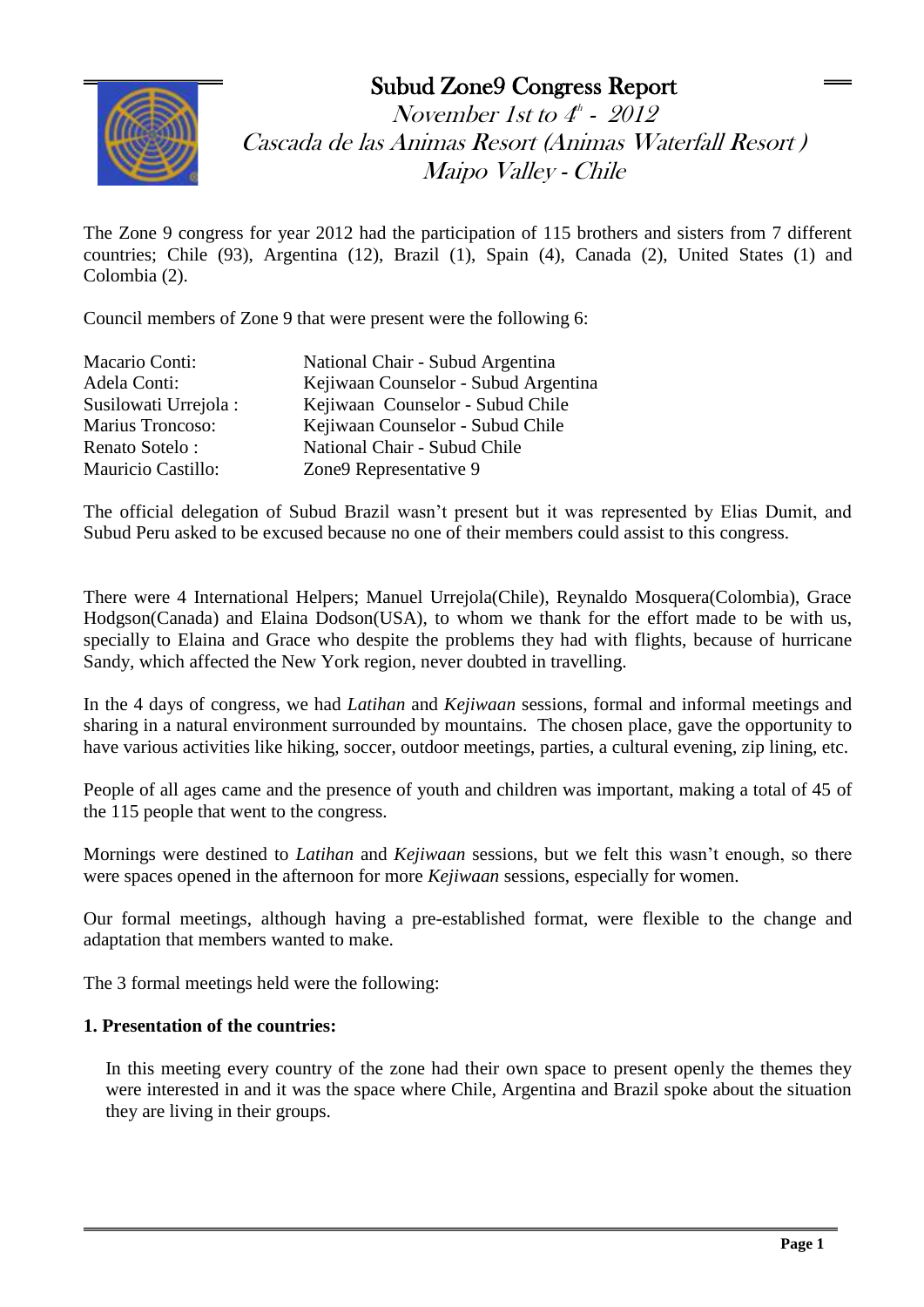Chile continues to be the most active group, highlighting the participation of many young members in the different Subud positions, including the National Committee, Local Committee, Wings and Helpers. Wings are currently active especially Susila Dharma, SICA and Youth.

The delegation of Subud Argentina told us that in the province of Cordoba, there are now two groups, one in Mina and another in the locality of Nono, 10 Km far from Mina Clavero, that was recognized and added this year officially by Subud Argentina National Committee and Dewan.

The group of Subud Brazil was represented by Elias Dumit due to the absence of the national chair and the kejiwaan chancellors' that couldn't assist and excused themselves for personal reasons. Subud Brazil continues in its faze of regularizing its legalization and in general bettering the way the organization works both in the national and at local level.

Subud Peru couldn't be present but offered to be the candidate to organize the next zone9 meeting in 2013, process that will be pending, and we hope will conclude in the next weeks.

## **2. Workshops:**

We conducted a workshop session where several topics were proposed and eventually we formed two groups, one to discuss SICA and the other to discuss Enterprise Workshops.

In the group that talked about SICA, there was an interchange of experiences, poems were read and the participants felt very satisfied, expressing that they had been able to talk about what SICA really meant, and also to have better comprehension and clarity.

The Enterprise workshop was oriented to talk about the concrete projects beyond the discussion of what is and what isn't an Enterprise. Some of the ideas presented where:

- Create a retirement Subud home in Chile with the possibility that it can be open to brothers and sisters of other parts of the world and also to non Subud members.
- To take advantage of Subud member network of the world as a competitive advantage and explore the possibility to make new businesses.
- Take advantage of the ties in Zone9 to make business between Subud members.

## **3. International Presentation:**

 $\overline{a}$ 

The international exposition was very enriching due to the presence of many members of the World Subud Council. The presentation was made by Elias Dumit as Deputy Chair of the WSA and Paloma de la Viña as Zone3 Representative, with whom we coordinated to talk about the spirit and how WSC is working in this time. The presence of 4 International Helpers, helped this session that was supposed to talk about several themes, but at the end there was only time to discuss the proposed definition of consensus, developed in the last World Subud Council in Vancouver 2012.

The proposal was discussed openly during approximately 1 hour with approximately 60 members present, later in the afternoon there was a smaller group. The theme of the consensus generated a lot of interest and discussion. There was not a concrete conclusion, but some important issues were the following:

- The proposal made by the WSC was not considered an adequate definition of consensus, because it spoke mostly of majority.
- Many aspects should be considered, due to the fact that every country and culture has their own interpretation of consensus.